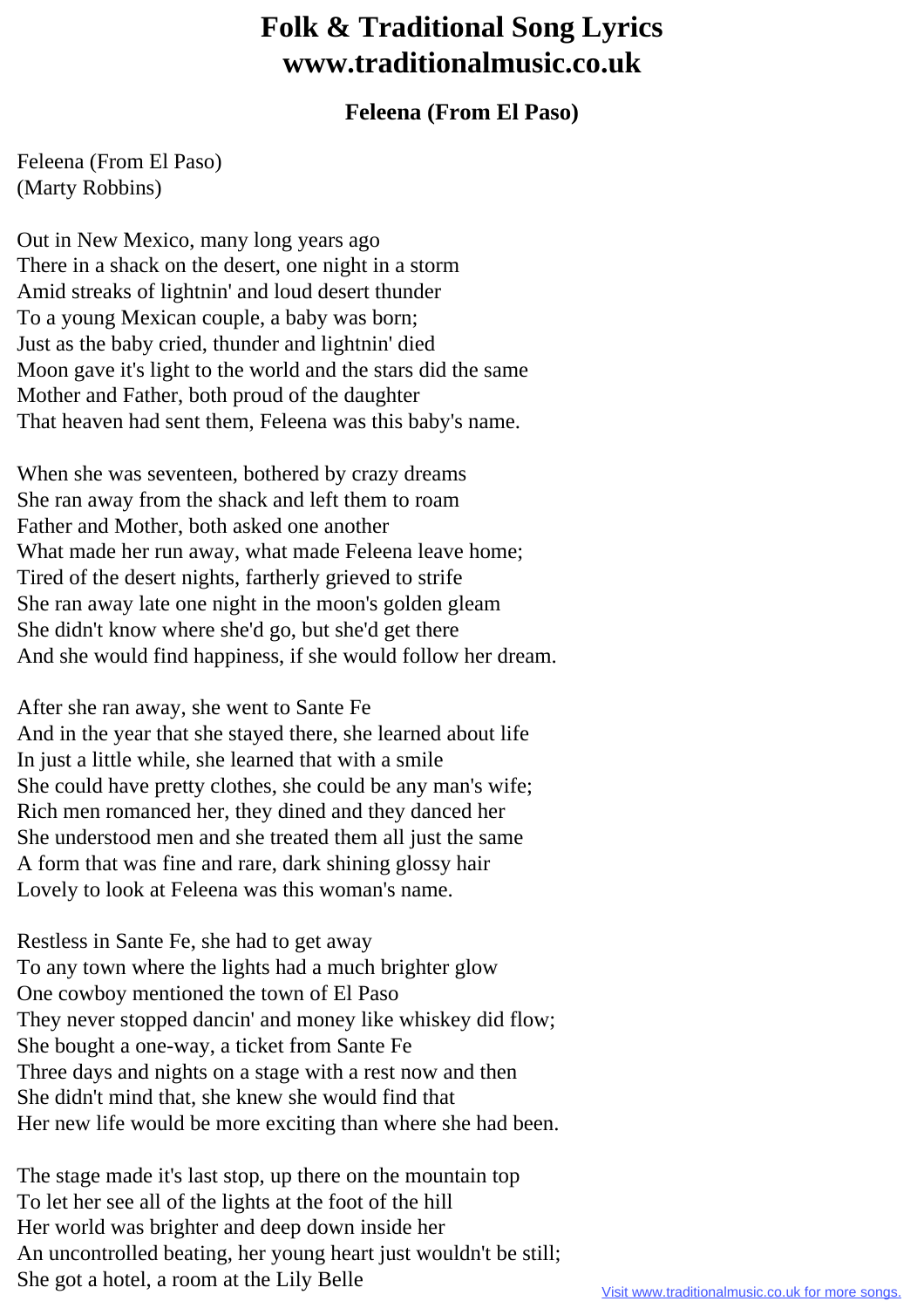Quickly she changed to a form-fitting black satin dress Ev'ry man stopped to stare, at this form fine and rare Even the women remarked of the charm she possessed.

Dancin' and laughter, was what she was after And Rosa's Cantina had lights, with love in the gleam That's what she hunted and that's what she wanted Rosa's was one place, a nice girl would never be seen; It was the same way, it was back in Sante Fe Men would make fools of themselves at the thought of romance Rosa took heed of, the place was in need of This kind of excitement, so she paid Feleena to dance.

A year passed and maybe more and then through the swingin' doors Came a young cowboy so tall and so handsomely dressed This one was new in town, hadn't been seen around He was so different, he wasn't like all of the rest; Feleena danced close to him, then threw a rose to him Quickly he walked to her table and there he sat down And in a day or so, wherever folks would go They'd see this young cowboy, showin' Feelena the town.

Six weeks he went with her, each minute spent with her But he was insanely jealous of glances she'd give Inside he was a-hurtin', from all of her flirtin' That was her nature and that was the way that she lived; She flirted one night, it started a gun-fight And after the smoke cleared away, on the floor lay a man Feleena's young lover, had shot down another And he had to leave there, so out through the back door he ran.

The next day at five o'clock, she heard a rifle shot Quickly she ran to the door, that was facin' the pass She saw her cowboy, her wild-ridin' cowboy Low in the saddle, her cowboy was ridin' in fast; She ran to meet him, to kiss and to greet him He saw her and motioned her back, with a wave of his hand Bullets were flyin', Feleena was cryin' As she saw him fall from the saddle and into the sand.

Feleena knelt near him, to hold and to hear him When she felt the warm blood that flowed from the wound in his side He raised to kiss her and she heard him whisper "Never forget me - Faleena it's over, goodbye." Quickly she grabbed for, the six-gun that he wore And screamin' in anger and placin' the gun to her breast Bury us both deep and maybe we'll find peace And pullin' the trigger, she fell 'cross the dead cowboy's chest.